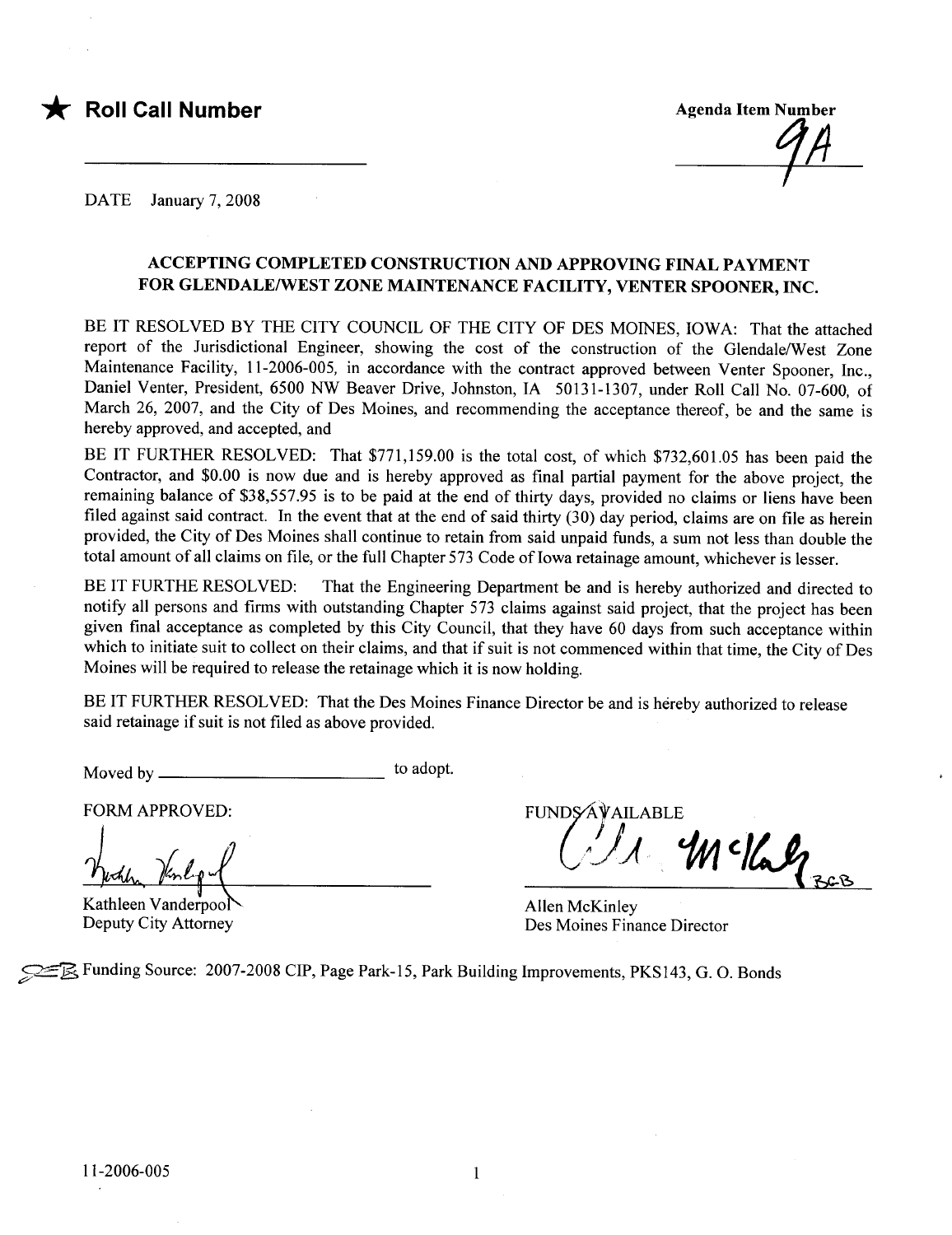## $\bigstar$  Roll Call Number

Date \_\_\_\_\_\_January 7, 2008



| <b>COUNCIL ACTION</b> | <b>YEAS</b> | <b>NAVS</b> | <b>PASS</b>     | <b>ABSENT</b> | <b>CERTIFICATE</b>                                                                                                                                     |  |  |  |
|-----------------------|-------------|-------------|-----------------|---------------|--------------------------------------------------------------------------------------------------------------------------------------------------------|--|--|--|
| <b>COWNIE</b>         |             |             |                 |               |                                                                                                                                                        |  |  |  |
| <b>COLEMAN</b>        |             |             |                 |               | I, DIANE RAUH, City Clerk of said City hereby                                                                                                          |  |  |  |
| <b>HENSLEY</b>        |             |             |                 |               | certify that at a meeting of the City Council of<br>said City of Des Moines, held on the above date,<br>among other proceedings the above was adopted. |  |  |  |
| <b>KIERNAN</b>        |             |             |                 |               |                                                                                                                                                        |  |  |  |
| <b>MAHAFFEY</b>       |             |             |                 |               |                                                                                                                                                        |  |  |  |
| <b>MEYER</b>          |             |             |                 |               | IN WITNESS WHEREOF, I have hereunto set my<br>hand and affixed my seal the day and year first<br>above written.                                        |  |  |  |
| <b>VLASSIS</b>        |             |             |                 |               |                                                                                                                                                        |  |  |  |
| <b>TOTAL</b>          |             |             |                 |               |                                                                                                                                                        |  |  |  |
| <b>MOTION CARRIED</b> |             |             | <b>APPROVED</b> |               |                                                                                                                                                        |  |  |  |
|                       |             |             |                 |               |                                                                                                                                                        |  |  |  |
|                       |             |             |                 |               |                                                                                                                                                        |  |  |  |
|                       |             |             |                 | <b>Mayor</b>  | City Clerk                                                                                                                                             |  |  |  |

 $\sim$   $\mu$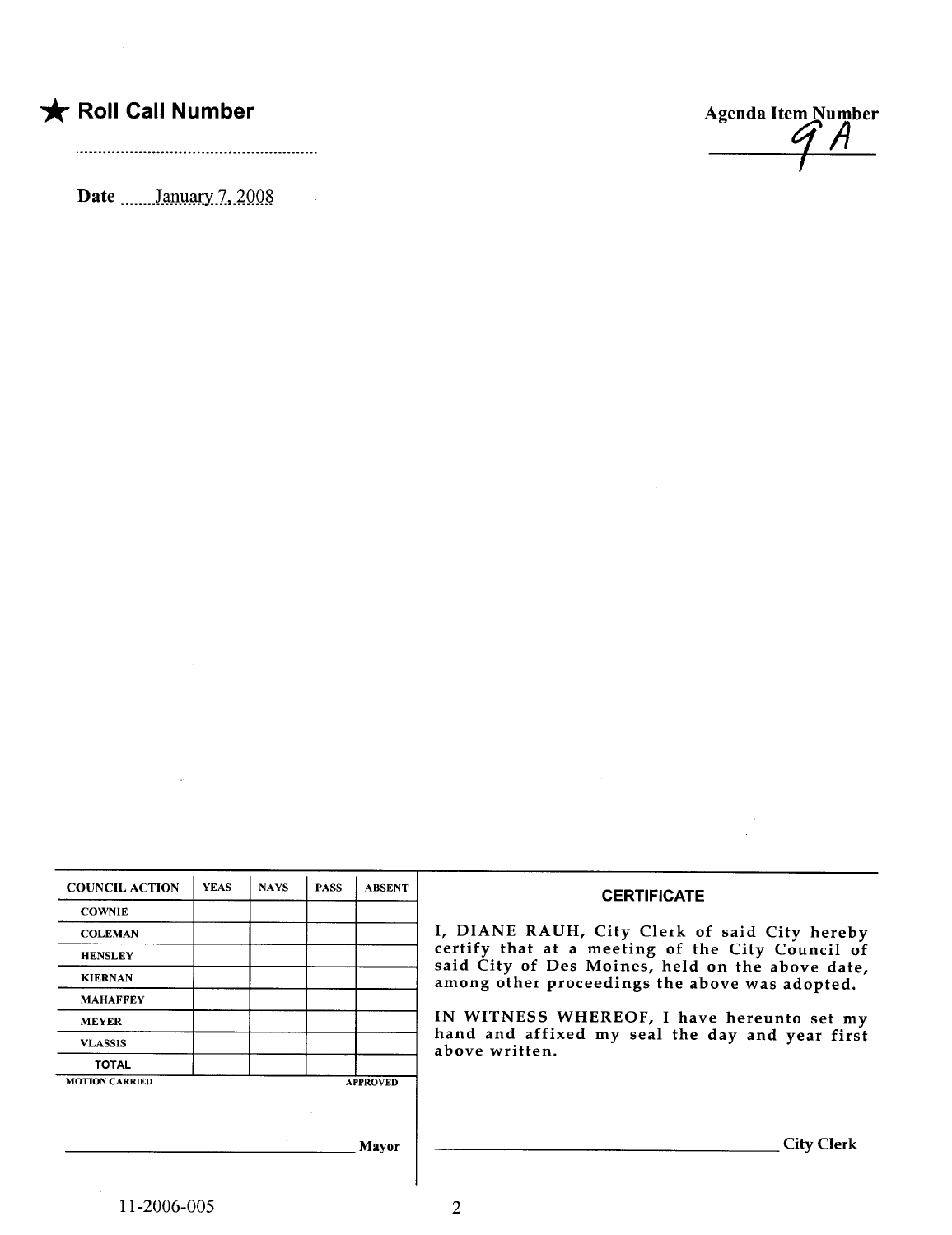

GLENDALE/WEST ZONE MAINTENANCE FACTILITY ACTIVITY ID 11-2006-005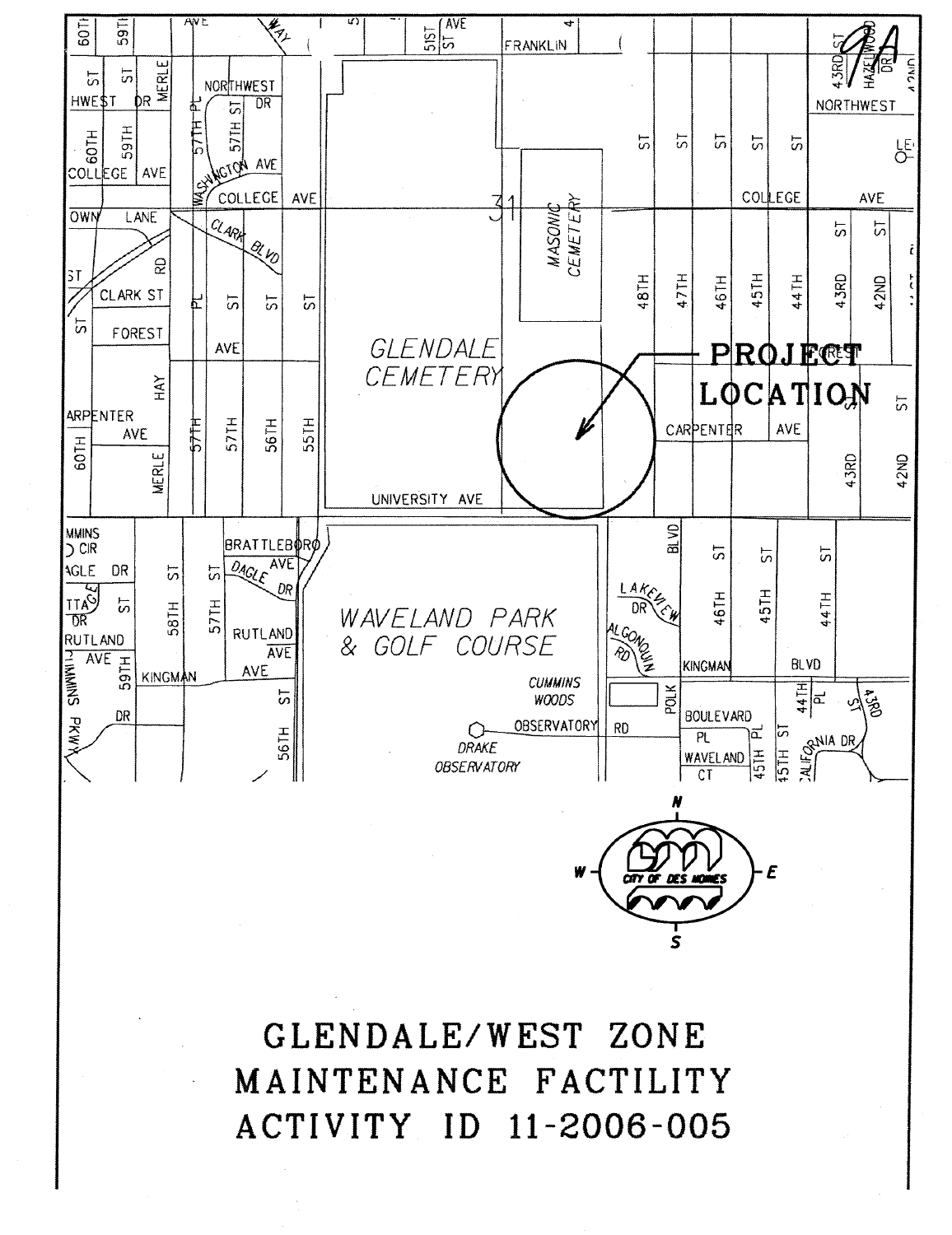# PROJECT SUMMARY

### Glendale/West Zone Maintenance Facility Activity ID 11-2006-005

On March 26,2007, under Roll Call No. 07-600, the City Council awarded the contract for the above improvements to Venter Spooner, Inc., in the amount of \$742,700 to construct a new wood framed maintenance facility with metal siding and roof of approximately 6,000 SF with office and breakroom space and new wood framed construction of an open air car port.

Tabulated below is a history of project change orders.

| Change    |                                                                                                                                                          | Initiated<br>By<br>User | Amount<br>\$20,739.00 |
|-----------|----------------------------------------------------------------------------------------------------------------------------------------------------------|-------------------------|-----------------------|
| Order No. | <b>Description</b>                                                                                                                                       |                         |                       |
| 1         | 9/25/2007                                                                                                                                                |                         |                       |
|           | Provide temporary power as requested by Parks Dept., site<br>utility changes, and stub for future electric service.                                      |                         |                       |
| 2         | 12/19/2007                                                                                                                                               | User                    | \$7,720.00            |
|           | backflow preventer added to hydrant, two ciruits added in<br>breakroom, 80 If of fence added, wash down line deleted<br>from contract and remobilization |                         |                       |
|           | <b>Original Contract Amount</b>                                                                                                                          |                         | \$742,700.00          |
|           | <b>Total Change Orders</b>                                                                                                                               |                         | \$28,459.00           |
|           | <b>Percent of Change Orders to Original Contract</b>                                                                                                     |                         | 3.83%                 |
|           | <b>Final Contract Amount</b>                                                                                                                             |                         | \$771,159.00          |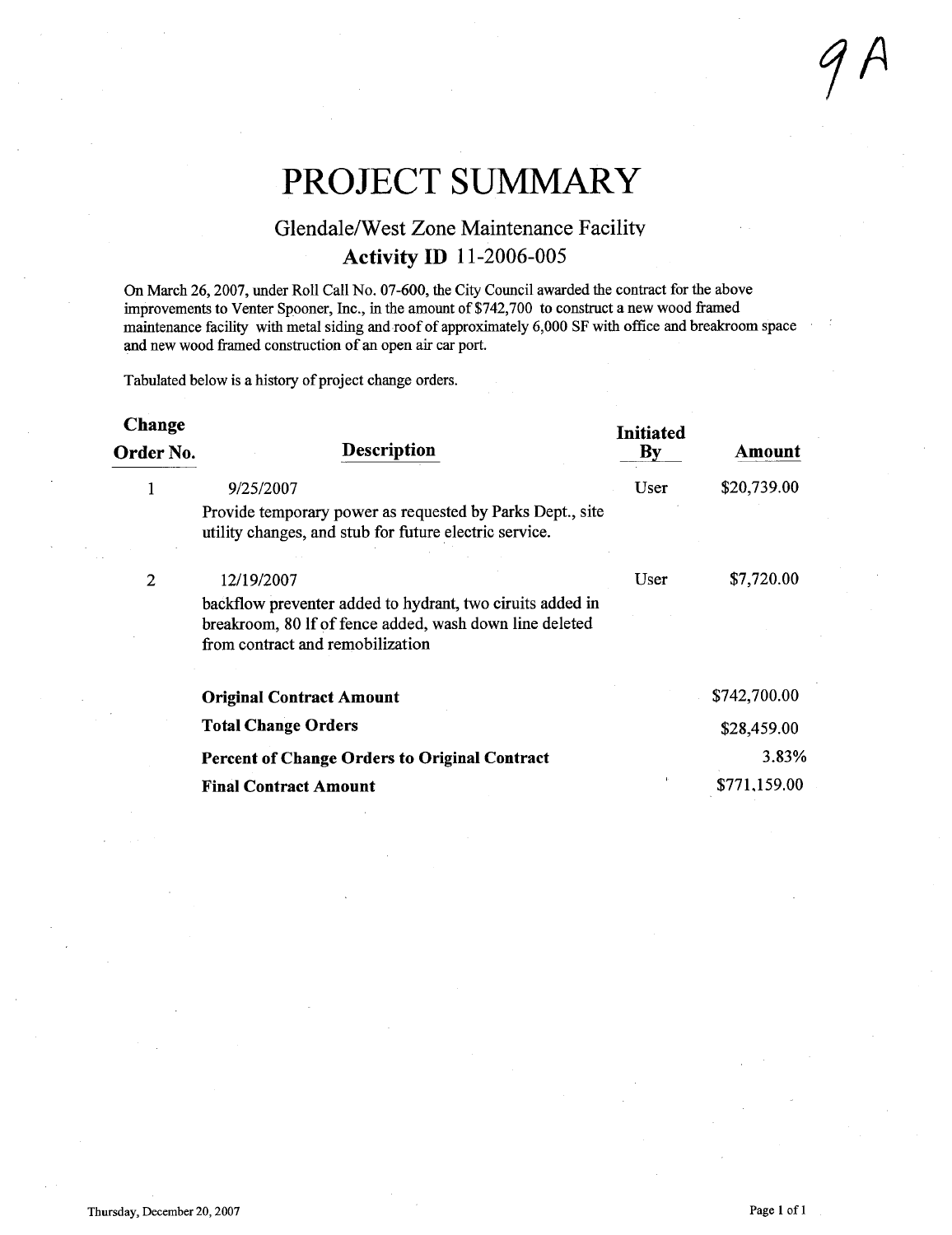$\eta$ n

January 7, 2008

#### CERTIFICATION OF COMPLETION

#### AGENDA HEADING:

Accepting completed construction and approving final payment for the Glendale/West Zone Maintenance Facility, Venter Spooner, Inc..

#### SYNOPSIS:

Approve the Jurisdictional Engineer's Certification of Completion, accept construction of said improvement, and authorize final payment to the contractor.

#### **FISCAL IMPACT:**

Amount: \$771,159.00 As-Built Contract Cost

Funding Source: 2007-2008 CIP, Page Park-15, Park Building Improvements, PKSI43, G. O. Bonds

#### CERTIFICATION OF COMPLETION:

On March 26, 2007, under Roll Call No. 07-600, the City Council awarded a contract to Venter Spooner, Inc., Daniel Venter, President, 6500 NW Beaver Drive, Johnston, IA 50131-1307 for the construction of the following improvement:

Glendale/West Zone Maintenance Facility, 11-2006-005

The improvement includes new construction of two, single story wood frame, non-sprinklered, maintenance facility buildings with corrgated galvanized steel panel walls and roof. Building one has 1,080 SF office space, 1,408 SF heated storage and 2,751 SF unheated storage. Building two is 2,432 SF covered storage. LEED (Leadership in Energy and Environmental Design) certified rating level is required. All work in accordance with the contract documents including Plan File Nos. 469-052/078 at Glendale Cemetery, 4903 University Avenue, Des Moines, Iowa

I hereby certify that the construction of said Glendale/West Zone Maintenance Facilty, Activity ID 11-2006-005, has been completed in substantial compliance with the terms of said contract, and I hereby recommend that the work be accepted. The work commenced on May 1,2007, and was completed on December 31,2007.



ENGEERING DEPARTMENT CITY HALI 400 ROBERT D. RAY DRIVE DES MOINES, IOWA 50309-1891 (515) 2834920 FAX (515) 283-4112

Al-AMERICA CITY 1949.1976.1961 203